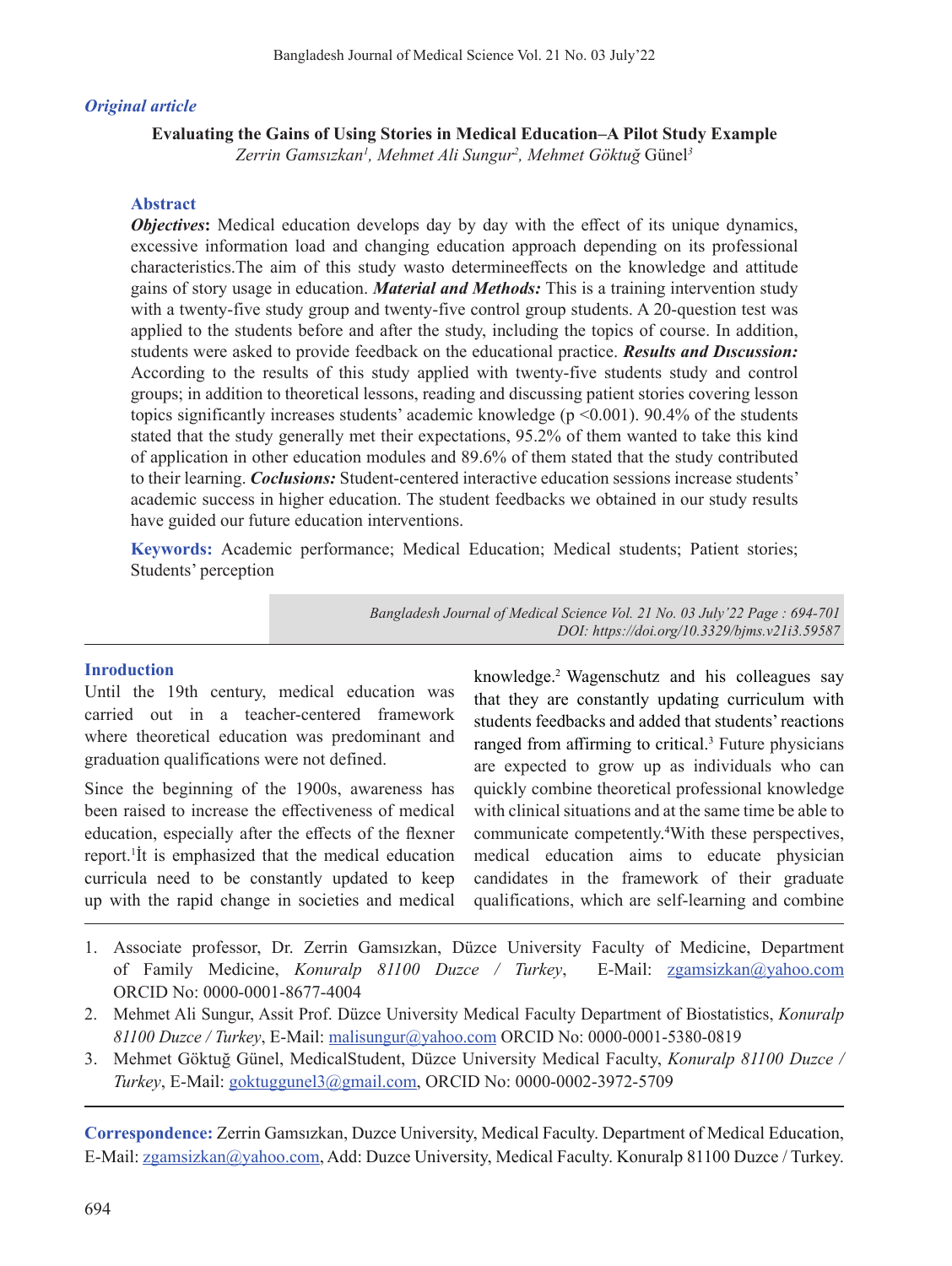by making sense of what they learn.<sup>5</sup> In this context, education methods are increasingly diversified and updated with effective practices that improve the graduate qualifications by lecturers who want to train their students equipped. New education models that complement the deficiencies in medical education such as problem-based education, small group education applications, outcome based education, integrated education, simulated case scenarios and application trainings have been developed.<sup>6-</sup> 8 Developing curriculum in medical education makes educators and administrators anxious. The biggest reason for this anxiety is that there is no guarantee that the work done is sustainable and effective before the application. Implementing training interventions in small steps before changing the entire curriculum and seeing their impact is the right step to move forward.9 The fact that student-centered practices are time-consuming, and not all trainers have the same awareness may be an obstacle in the dissemination of effective training methods.<sup>10</sup> Nevertheless, educators' initiatives that can increase student learning are being supported by the educational institution according to new perspectives.

#### **Material and Method**

This study is an educational intervention study with case control groups. The study was conducted by Düzce University Faculty of Medicine, Department of Medical Education between March 2019 and April 2019.

#### **About the curriculum development process**

Düzce Faculty of Medicine has aimed to create new programs for student-centered applications in medical education in the past few years and has started to develop its curriculum in this direction. Commissions have been set up to enrich and diversify education with the recommendations of the national accreditation committee. In the educational development commission; the fact that the curriculum was only theoretical education in the Faculty of Medicine for the first 3 years was considered insufficient to prepare the students for the clinic. In the 2018-2019 curriculum, pilot training interventions were planned for third grade students to link theoretical knowledge with critical clinical thinking before clinical courses. While making curriculum development plans, pilot applications were preferred to observe the impact and sustainability of newly developed applications on student and learning outcomes

In this regard, the small group courses chosen by the students were presented to the third grades, 6 hours before each module. The students participated in these applications as elective courses. One of these group studies is focused on the theoretical and clinical information acquisition with structured patient stories of the diseases.

While designing this course, which we set out to increase the educational attainment of medical school students, we were inspired by narrative medicine. Narrative medicine provides the opportunity for physician candidates to evaluate patients in a holistic way with their disease stories. While students learn the diseases with patient stories, they can also emphatically evaluate the moods of the patients.<sup>11</sup>The contributions of enriching education with stories are supported by studies.It is said that storytelling creates a permanent behavior change by attracting the attention of the student and bringing their attention to the lesson.12 In the course, we wanted to define the holistic approach acquisitionsbesidesenhancing the academic knowledge by reading and discussing patient stories.

### **Development of the educational material**

In this course, a 17-page patient story written for the ''Muscle- Skeletal System, Neurological Sciences and Psychiatry'' module, which is the 6th module of the 3rdgrade of the Faculty of Medicine, was prepared as educational material. This story was prepared by a lecturer of the Department of Medical Education and Informatics, using various sources within the framework of the module topics. Story topics included neurological, psychiatric and musculoskeletal diseases.

The story was sent to the expert lecturers in the areas to control the neurology, musculoskeletal and psychiatry knowledge.Arrangements and corrections were made in the story with the recommendations and suggestions required by the relevant field experts.

## **Implementing the pilot training**

The story reading activity was carried out by dividing a 6-hour period defined as the course hour at the beginning of the module by 3 sessions.During 3 sessions of 120 minutes, medical students were held in an interactive session in a training room with a U-table where everyone can see each other better. The story prepared for study in the first session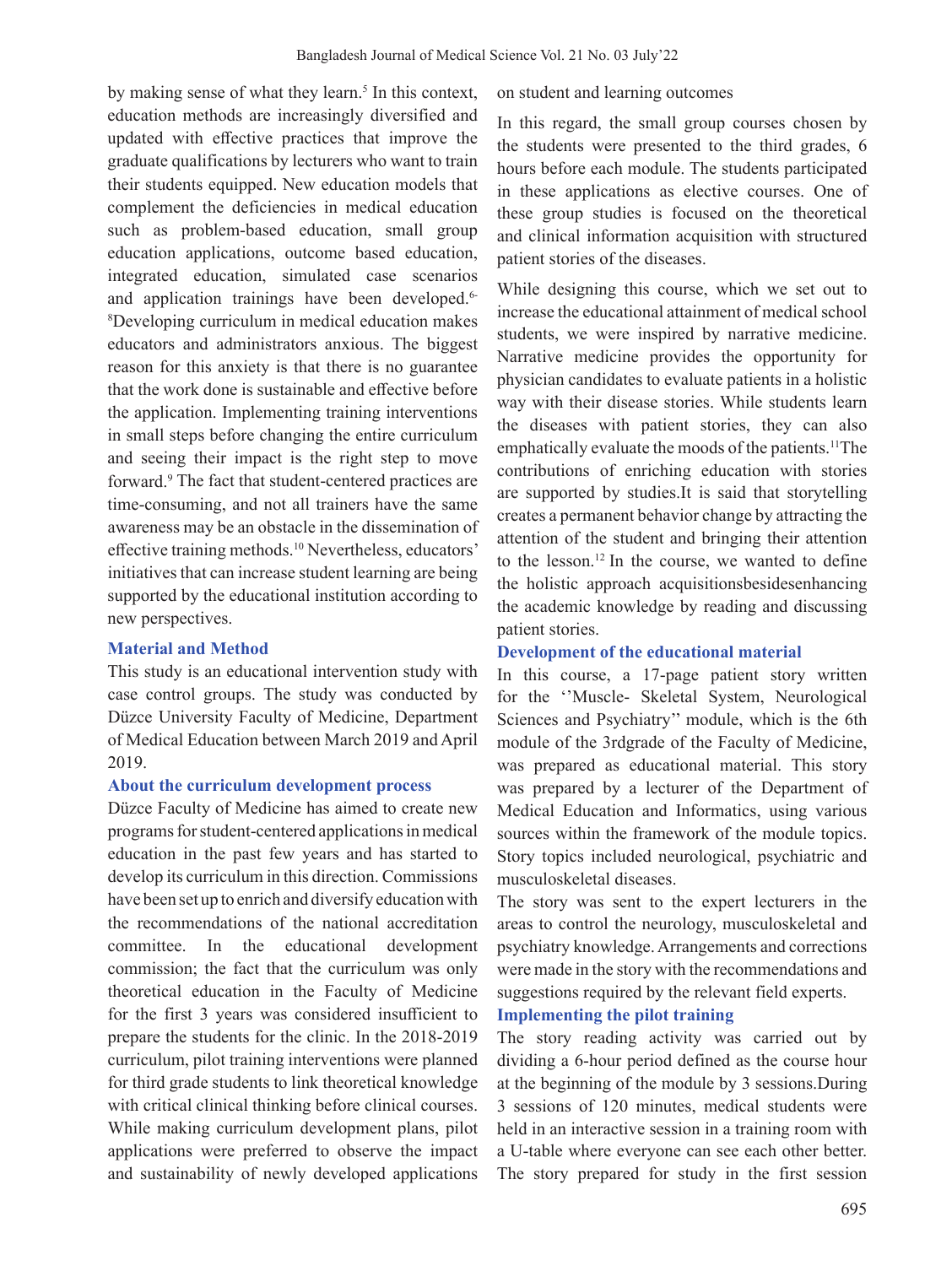was read quietly by the students. At the end of the session, the health conditions of the characters in the story were discussed. While discussing what these health problems might be, learning objectives to be researched and read while coming to the next session were created. After 2 days, students were gathered in the same hall again and new learning objectives were created by discussing what can be done in biopsychosocial diagnosis and treatment around the story characters and the topics that overlap with what they learned. In the last session, the students discussed the patient approach with the diseases and study topics around the story characters and stated how they would approach those patients if they were physicians.Course Design Processand Implementation of Steps is shown in Table 1.

In order to determine the effectiveness and execution of the developed program, it was aimed to evaluate the applications with some measurements and feedback.

#### **Evaluation process**

Twenty-seven students enrolled in the course until March 2019, the module date of which was prepared. to evaluate training results; grade averages of the students enrolled in the course were determined for previous years. Twenty-six students from the same class who have the grade point average of the students in the course but who did not take this course were determined as the control group to evaluate the course achievements. Both groups of students were informed about the story reading activity that will be held before the module lessons begin. it was explained that the gains at the end of the course will be shared in the educational commission and scientific environments. It was stated that the students determined as the control group can take the same course after the evaluation is over. Consent was obtained from both group students.A 20-question test for measuring the information providing activity of the study was formed and finalized by examining the relevant expert faculty members. The questions prepared were applied to 10 of the students of the previous year as pilot tests.Pre-test of these 20 questions was applied to both the control group and the course group students before the course. After this training intervention, both the course group and the control group students took the didactic lessons of the "Musculoskeletal System, Neurological Sciences and Psychiatry" module.The prepared test

was applied again to the course and control groups as a post-test 3 weeks after the end of the course. After performing the education intervention, the course group students were asked to give feedback.

For feedbacks, students were asked to give a score of 10 expressions in the form of a 5-point Likert scale from 1: strongly disagree to 5: strongly agree. In addition, two open-ended questions was asked after 4 weeks while theoretical lessons continue, in order to understand the perception of this new learning intervention for the student more deeply and to express their experiences and perceptionsabout the study.The open-ended questions asked for feedback about the study was;

"What is your perception and impression about this kind of education model?"

"What could be considered incomplete and need improvement in this study?"

### **Data analysis**

Continuous variables were summarized in mean and standard deviation while categorical data were summarized as frequency and percentage. McNemar test was used to evaluate correct/false proportion of each question obtained before and after tests. Correct answer points of whole test obtained before and after the application were compared with Paired samples t test in eachgroup, whiletwo-way Repeated Measures ANOVA was used to analyse interaction effect of group and application periods. Statisticalsignificance level was considered as 0.05, and statistical analyses were done by SPSS v.20 statistical package. **Ethics approval and consent to participate**

Ethics Permission was obtained from the ''Ethics Committee of Düzce University Faculty of Medicine" for the study (Approval no:2019/26 ).

All students participating in the study filled in the consent form.

# **Results**

The data of two students who took the course but could not complete the tests and 1 student from the control group were excluded from the evaluation. Twenty-five course group and twenty-five control group students' data were used.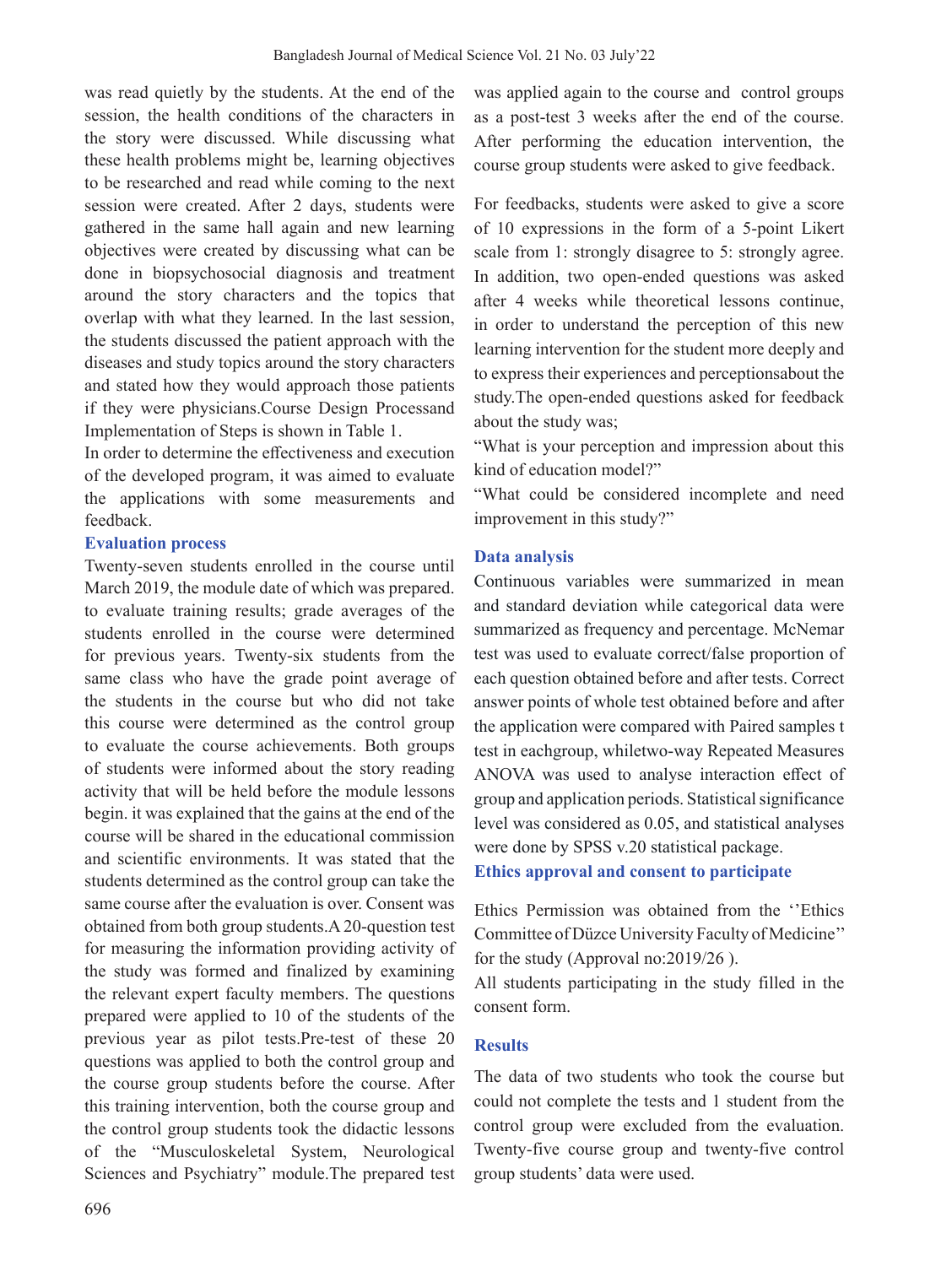|                                         | "I had a good time while learning"                                                                             |  |  |  |
|-----------------------------------------|----------------------------------------------------------------------------------------------------------------|--|--|--|
| Have a good time while learning         | "These different ways of learning attract us more than traditional education. It was more enjoyable when       |  |  |  |
|                                         | I learned with my friends. "                                                                                   |  |  |  |
|                                         | "In addition to the information in the study, there was an awareness of the empathic approach of the           |  |  |  |
| Holistic and empathetic approach to     | problems experienced by the patients."                                                                         |  |  |  |
| the patient                             | "We cannot gain a holistic and empathetic approach to the patient with only theoretical lessons. I think       |  |  |  |
|                                         | I will be more sensitive to patients with this study"                                                          |  |  |  |
|                                         | "I realized that I look at the patient not only as a body, but as a whole."                                    |  |  |  |
|                                         | " In the third grade, we only receive theoretical training and we have no choice but to memorize. We           |  |  |  |
|                                         | forget it after the exam. I think that when a subject is learned by connecting with such stories, I will never |  |  |  |
| Contextual contribution to learning     | forget it again"                                                                                               |  |  |  |
|                                         | "In a theoretical lesson 3 weeks after this study, when a disease in the story was told, I listened to the     |  |  |  |
|                                         | lesson more carefully and understood the subject better. "                                                     |  |  |  |
|                                         | "The discussions made during the study contributed to my learning while studying."                             |  |  |  |
|                                         | "I think sessions should take longer. Thus, more ideas are discussed and these conversations help us           |  |  |  |
|                                         | remember the issue. "                                                                                          |  |  |  |
|                                         | I think it should have been read by dividing it into 3 days instead of reading the whole story in the first    |  |  |  |
| <b>Expectations and recommendations</b> | session. In this way, we could be curious about the continuation of the story in the next 2 days.              |  |  |  |
| for future lessons                      | " Only theoretical education leads us to memorization. I think similar course materials should be added        |  |  |  |
|                                         | in the curriculum. "                                                                                           |  |  |  |
|                                         | "Setting up learning goals about what I need to learn has become a situation that I will apply more to         |  |  |  |
|                                         | myself in the future. "                                                                                        |  |  |  |

**Table 1.** The answers given by the students to the open-ended questions

## **Table-2. Course Design Processand Implementation of Steps**

| <b>First step</b>      | Pretesttobothstudyand control groups                                                                                                                                                                         |  |  |  |
|------------------------|--------------------------------------------------------------------------------------------------------------------------------------------------------------------------------------------------------------|--|--|--|
| <b>First session</b>   | Gathering in the training room with the study group,<br>Introducing the study design,<br>Reading the story,<br>Discussing the characters and their diseases<br>in the story,<br>Creating learning objectives |  |  |  |
| <b>Second Session*</b> | Discussion of diseases with titles formed in line with learning objectives<br>Establishing new learning goals in the context of diagnosis and treatment                                                      |  |  |  |
| Third Session**        | Discussion of holistic approach to patients<br>Discussion "What we learned, what we gained<br>in professional context"                                                                                       |  |  |  |

\*:Twodaysafterthefirstsession, \*\*: Twodaysafterthesecondsession,

According to the results of the posttest and pretest comparison that the study group gave after the third week; the scores that the students had from the posttest were found to be significantly higher than the scores they received from the pre-test ( $p \le 0.001$ , Table 3, Figure 1).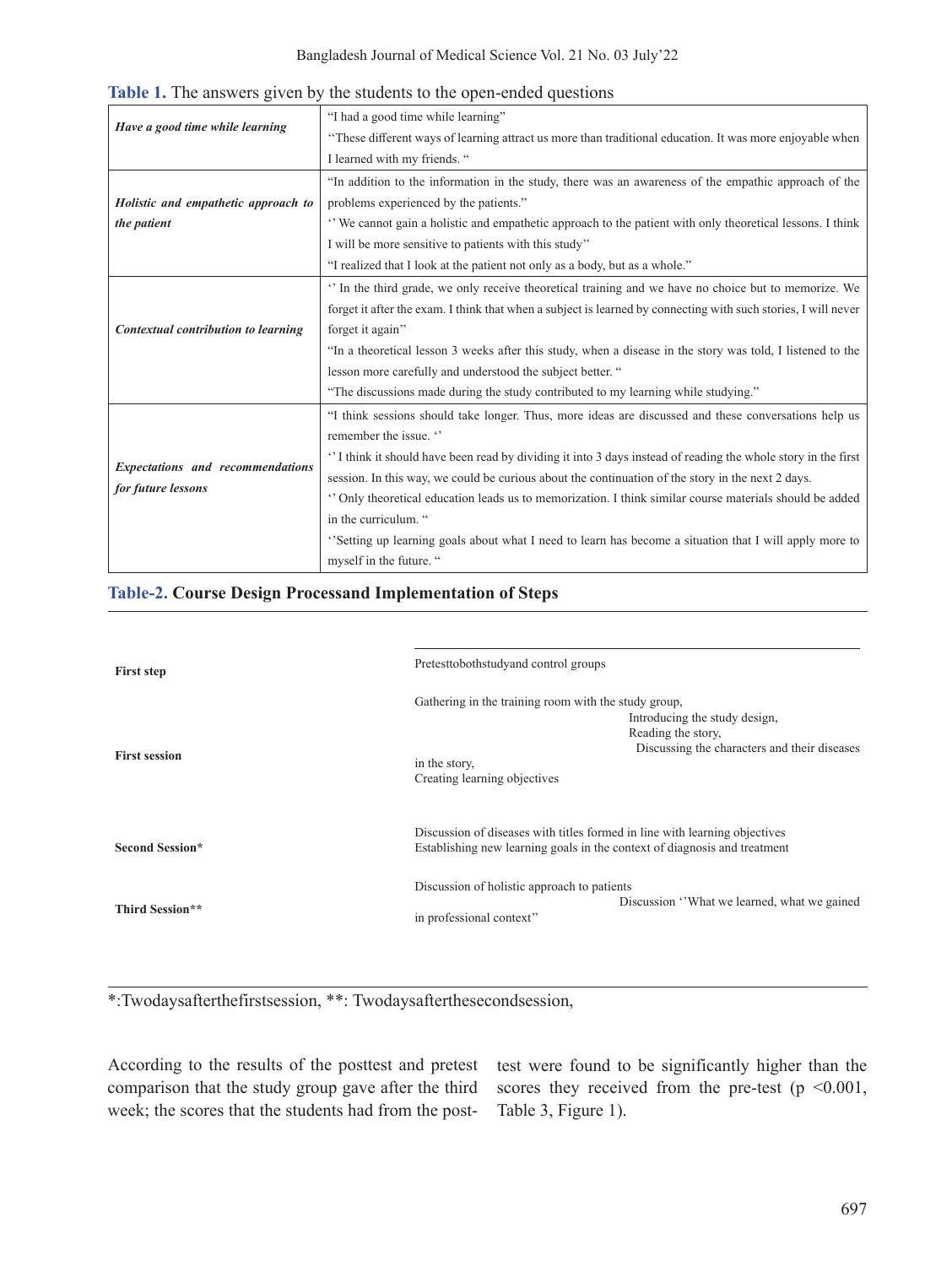

**Figure 1.** The Percentage of Posttest Responses of the Study and Control Groups After 3 Weeks

| Table 3. Study Group Students' results before and 3 |  |  |
|-----------------------------------------------------|--|--|
| week after study (pretest-posttest) results         |  |  |

|                               | <b>Pretest</b>  | <b>Posttest</b>   |         |
|-------------------------------|-----------------|-------------------|---------|
| Correct answers(n)            | $8.64 \pm 2.84$ | $14.32 \pm 2.61$  | < 0.001 |
| Correct answers $\frac{6}{6}$ | $42.2 \pm 14.2$ | $71.60 \pm 13.05$ | < 0.001 |

According to the post-test results after 3 weeks in the course plan, the number of correct questions answered by the course group students in the posttest was significantly higher than that of the control group students.

(p<0.001, Table 4).

**Table 4.** Number of correct answers given by the Study and Control group to the pretest and posttest 3 weeks later

|                    | StudyGroup       | Control Group   | P       |
|--------------------|------------------|-----------------|---------|
| Pretest            | $8.64 \pm 2.84$  | $9.08 \pm 2.63$ | < 0.001 |
| Posttest (3 weeks) | $14.32 \pm 2.61$ | $9.48 \pm 3.36$ |         |

According to the results of the feedback, 90.4% of the students stated that the study generally met their expectations, 95.2% of them wanted to take this kind of application in other education modules and 89.6% of them stated that the study contributed to their learning. The average scores of the students on the expressions according to the 5-point Likert scale are shown in table 5.

The answers given by the students to the open-ended

questions are shown in table 1. **Dıscussion**

According to our education intervention results, using patient stories in medical education as educational materials increases both students' academic knowledge and awareness of holistic approach to patients. In studies conducted, it is seen that knowledge and skill acquisitions have increased significantly with courses and such educational interventions.<sup>13-14</sup>

The majority of the students who participated in the study were satisfied with the application and expressed their opinion that such training modules should be included in the curriculum. In the studies conducted, it is seen that the students are satisfied with the education interventions different from formal education. Likewise, the inclusion of these model education interventions in the curriculum is the common idea of the majority of students.<sup>13,15</sup>

In the education intervention, according to the answers given to the open-ended questions asked for students to express their experiences and perceptions about the work comfortably without being directed, indicate that such learning materials help students learn more permanently without memorizing their lessons. Evaluating the studies designed with new teaching interventions, students say that such interventions encourage critical thinking and provide a holistic perspective on the subject.16 In the educational work of Lodhiya et al., Students stated that they preferred learning methods with group interactions rather than traditional education models.<sup>17</sup> In our study, the students also stated that these different learning pathways attracted more attention than traditional education and it was more enjoyable to learn with their friends. Learning interventions made with different approaches to tiring and often boring traditional medical education contribute to learning and attract students' interest.<sup>18</sup> In the study conducted in Skaggs School of Pharmacy and Pharmaceutical Sciences besides to make the lessons more attractive and effective with the use of stories, it is stated that it is an effective method to encourage students to think while learning.19 In our study, it was stated that it is a gain to be used in the future to get students' own learning goals as a result of the application. It is stated that it will contribute to the students to understand why they are important in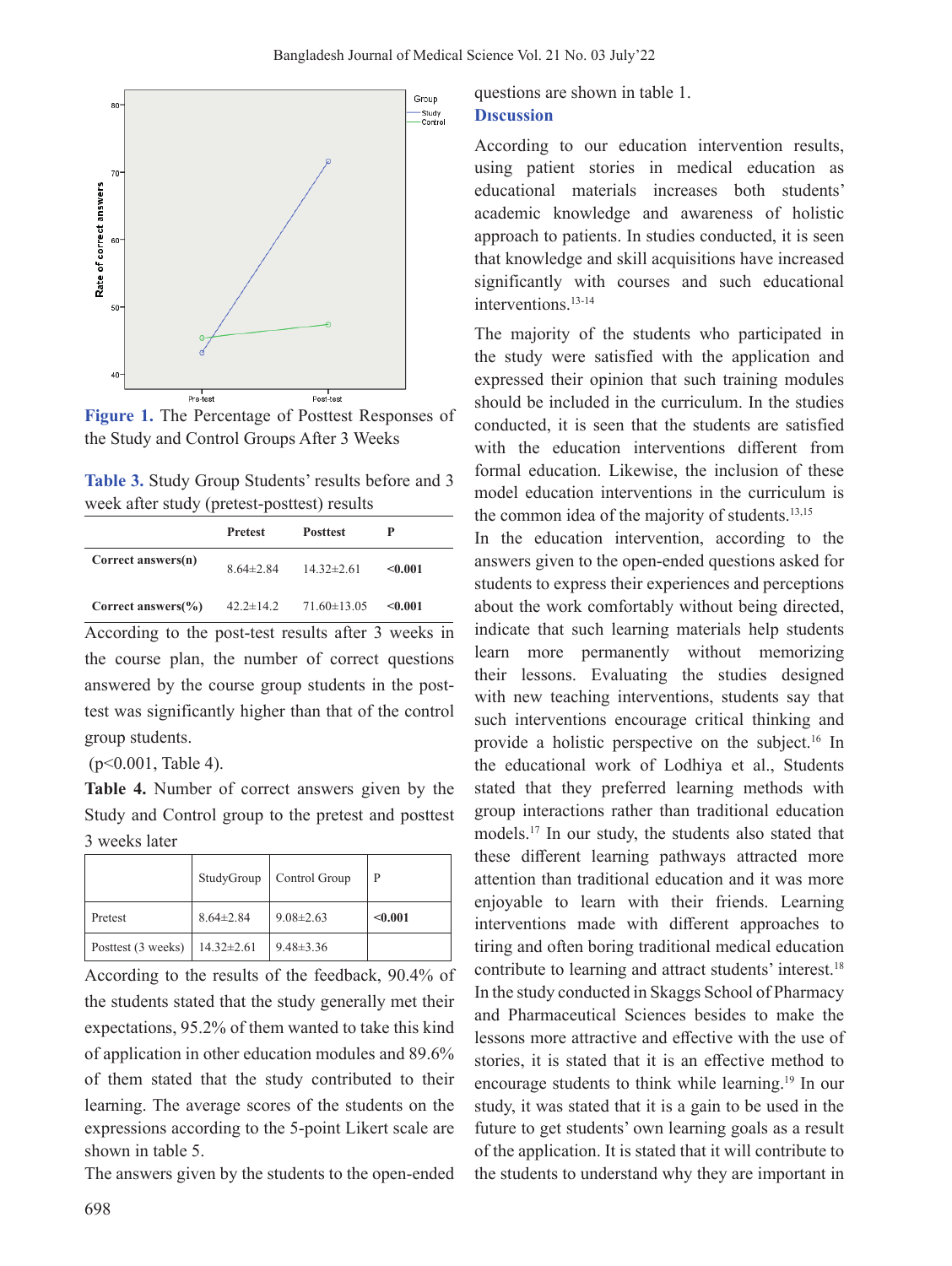| <b>Feedbacks and Perceptions Responses of Likert Scale</b>                                       |          |          |          |                |          |  |
|--------------------------------------------------------------------------------------------------|----------|----------|----------|----------------|----------|--|
|                                                                                                  | 5        | 4        | 3        | $\overline{2}$ |          |  |
| The study was good with all its steps.                                                           | 21(77.8) | 5(18.5)  | 1(3.7)   | $\bf{0}$       | $\bf{0}$ |  |
| The study was generally useful                                                                   | 14(51.9) | 12(44.4) | 1(3.7)   | $\bf{0}$       | $\bf{0}$ |  |
| The study contributes to academic knowledge                                                      | 14(51.9) | 8(29.6)  | 4(14.8)  | 1(3.7)         | $\bf{0}$ |  |
| I would like to see such training modules in the<br>curriculum                                   | 8(29.6)  | 13(48.1) | 6(22.2)  | $\bf{0}$       | $\bf{0}$ |  |
| I fully grasped the purpose of the study                                                         | 9(33.3)  | 16(59.3) | 2(7.4)   | $\bf{0}$       | $\bf{0}$ |  |
| The training I received met my expectations                                                      | 8(29.6)  | 14(51.9) | 16(59.3) | $\bf{0}$       | $\bf{0}$ |  |
| In addition to information within the application, it<br>also provides patient approach practice | 10(37.0) | 8(29.6)  | 6(22.2)  | 3(11.1)        | $\bf{0}$ |  |
| I would like to benefit from this application<br>in other study modules.                         | 11(40.7) | 13(48.1) | 3(11.1)  |                | $\bf{0}$ |  |
| I can recommend this application<br>to my friends in general.                                    | 8(29.6)  | 18(66.7) | 1(3.7)   | $\bf{0}$       | $\bf{0}$ |  |
| I think that the discussions in the<br>study will contribute to my learning                      | 13(48.1) | 12(44.4) | 2(7.4)   | $\bf{0}$       | $\bf{0}$ |  |

#### **Table-5. Feedbacks received from students with expressions asked to be scored after the study**

Valuesarecalculated as number of responsestoeachstatement (%) ResponseLikertscale.

5=Stronglyagree, 4=Agree, 3=Uncertain, 2=Disagree, 1=Stronglydisagree

their professional lives by determining their learning goals during education.<sup>20</sup>

In the story reading course, the students stated that the holistic and empathic approach to the patient could not be provided only in the theoretical course and that she would be more sensitive with this study. It has been also demonstrated with studies that narrative medicine and using patient stories in education provide gains in professional empathic approach.21,22 Educators of the professions that serve people state that using stories in education is useful in increasing the effectiveness of education and critical thinking by linking theory and practice.<sup>23</sup>

We think that the results of our study can also be used in the changing medical education after the pandemic we have experienced for the last year. Restricting students' interaction with patients may require these activities to be included in the agenda, especially as they are risky in many medical schools. Studies indicate that different teaching methods will be used more in post-pandemic medical education.<sup>24</sup>

One of the limitations of this study was the application of educational intervention only to a small group of third graders. It is stated that student feedback in medical education may vary depending on the academic year.<sup>25</sup>Another limitation of the study was that we applied the course in one module only. As we mentioned at the beginning of the study planning, we stated that we had to translate a pilot application in order to be more effective due to some limitations in our faculty. In accordance with the hypothesis results we established at the beginning of the study, the positive results of a contextual intervention in education can serve as a guide for use in other parts of medical education.

Quantitative data of the results of the course may constitute the idea that we are categorizing students numerically. As an educator, our effort is to try to find the most effective ways of learning by introducing new perspectives to discussion. Measuring the academic knowledge gains of course evaluation We believe that it will be instructive for the educators to demonstrate that this story reading course, which attracts the attention of the student and meets the learning goals, benefits the information equipment, although we do not have a primary goal in our next course applications. We recommend that such education, which contributes to both the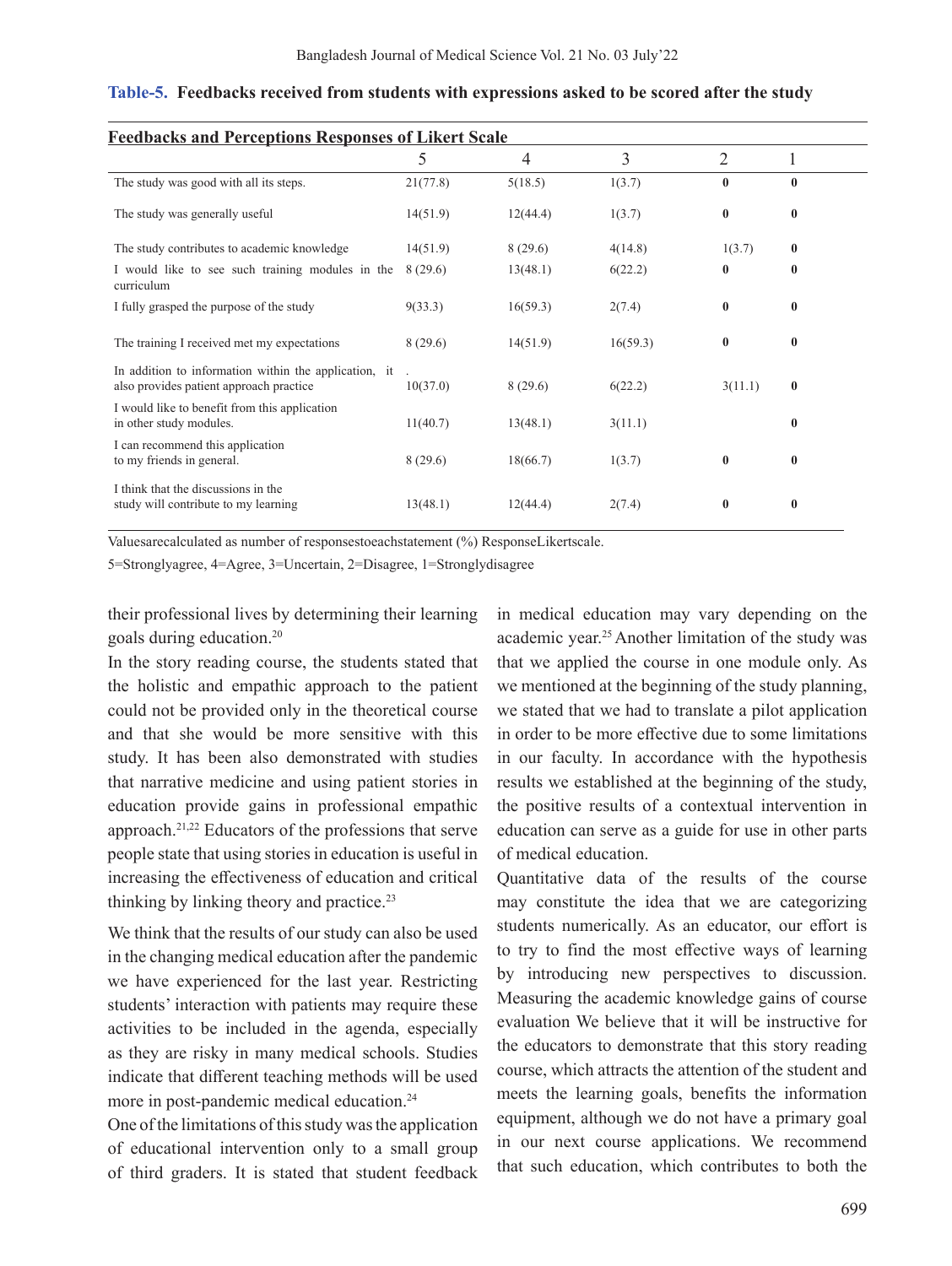educator and the student, to be implemented by other medical faculties.With the results of the education intervention, we think that medical education is an example of a model that can provide effective results in the future education concept.The positive results of a contextual intervention in education can serve as a guide for use in other parts of medical education.

# **Conclusion**

According to our study results, using lecture topics and contextual stories in medical education increases the academic success of students. at the same time, such interactive educational interventions attract students' attention to the lesson. student interest and satisfaction are important to motivation to learn. It is recommended to use educational interventions with this strategy and understanding.

## **Authors' Contributions**

Data gatheringand idea owner of thisstudy: ZG, Studydesign: ZG, MAS Data gathering: MAS, MGG Writingandsubmittingmanuscript: ZG, MGG Editing andapproval of final draft: MAS **Conflict of interest**

The authors declare that they have no conflict of interest.

#### **References**

- 1. Prideaux D. Integratedlearning. In: John A, Dent RM, editors.APractical Guide for Medical Teachers. London: Churchill Livingstone Elsevier; 2010
- 2. Breipohl W, Johansson C, Hansis M, Steiger J, Naguro T, Müller K, et al. Undergraduate medical education: tendenciesand requirements in a rapidly developing Europe*. Folia Med (Plovdiv)* 2000;**42**: 5-16
- 3. Wagenschutz H, McKean EL, Mangrulkar R, Zurales K, and Santen S. A first-year leadership programme for

medical students*. Clin Teac*2019;**16**(6):623-629 https:// doi.org/10.1111/tct.13005

- 4. Kaplan-Liss E, Lantz-Gefroh V, Bass E, Killebrew D, Ponzio NM, Savi C, et al. Teaching MedicalStudentsto Communicate With Empathyand Clarity Using Improvisation. *Acad Med* 2018;**93**: 440-443. https://doi. org/10.1097/acm.0000000000002031
- 5. Hsieh CR, andTang C. Themulti-tieredmedical education systemand itsinfluence on the health caremarket-China's Flexner Report. *Hum Resour Health*.2019;5:**17**(1):50.